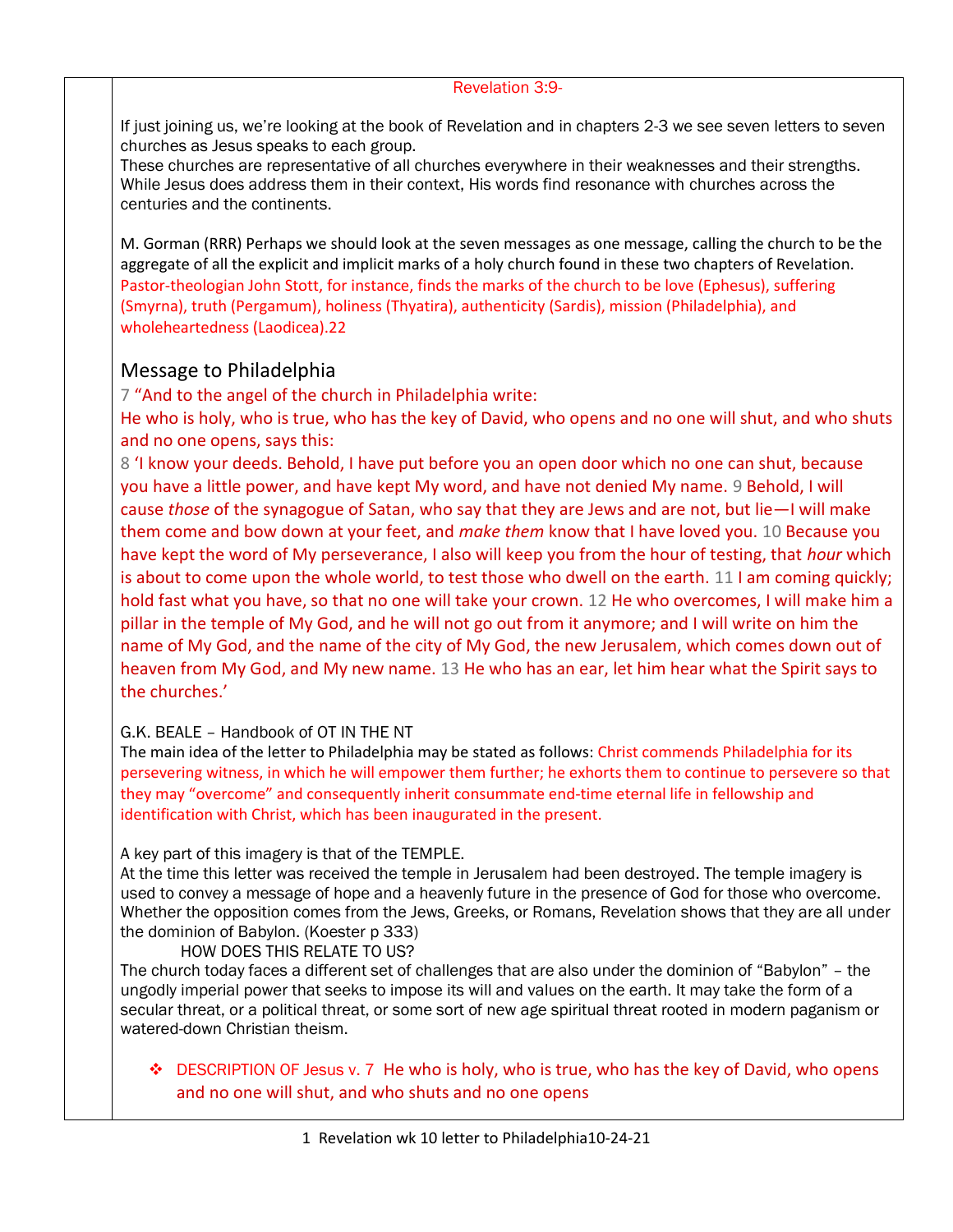RAYBURN "The identification and description of Jesus Christ in this letter is an apt identification because the letter concerns the church's relationship to the Jews of the city." This is an identification of Jesus as divine. God Himself is identified in the OT as 'holy and true'.

It is because they trust Jesus as being "holy and true" that they encounter hostility from the Jews, AND it is why they hold firm in the faith.

If Jesus is just a good teacher who has good things to say but who might also be wrong in areas, then why hold fast to Him?

The question for all people to answer is WHO IS Jesus?

At some point in your existence, you will come up against that question. You can consider it now and enjoy a relationship with Him, or you can face that question in death.

Christmas season will soon be upon us, and the person of Jesus will be front and center, either through a direct message or by omission.

<https://albertmohler.com/2021/10/07/briefing-10-7-21>

[https://www.dailymail.co.uk/news/article-10053095/Emma-Watsons-former-school-cancels-Christmas](https://www.dailymail.co.uk/news/article-10053095/Emma-Watsons-former-school-cancels-Christmas-inclusive-touchpoints.html)[inclusive-touchpoints.html](https://www.dailymail.co.uk/news/article-10053095/Emma-Watsons-former-school-cancels-Christmas-inclusive-touchpoints.html)

The prestigious Dragon School of Oxford England is changing the names of its academic terms from Christmas, Easter and Summer terms to Autumn, Spring, and Summer terms so as to be 'inclusive' and not offend anyone. But the school administration admitted that no one had complained. They will still keep their Christmas charity event.

Beale – Handbook of the Use of OT IN THE NT P. 134ff

The key of David, an OT idea, is the key to the messianic kingdom.

The Key of David idea comes from Isaiah 22:22 where it refers to the transfer of authority from Shebna to Eliakim. Eliakim is said to be given the keys to rule and guide Israel, but he is not the ultimate holder of the keys.

Since Chapter 22 puts Israel in line for condemnation along with the pagan nations, the place of Eliakim is a temporary pointer to the final one who will have the keys of David – Jesus.

Rev 1:18 shows that Jesus has authority death and Hades and 3:17 expands that to show that Jesus has authority over those entering the kingdom of God.

Jesus' rule extends over true Israel, but the Jews who oppose the church do not understand or accept that. The point of the reference to Is 22 is that Jesus holds the power of salvation and judgement. P. 141 Eliakim lives in a time where the spiritual realm and earthly realm are mingled. While Jesus is the head of all spiritual realms, His earthly realm will be fully realized with the coming of the New Jerusalem.

While this comparison of Is 22 with Rev 3:18 is not used elsewhere in the NT nor significantly in early Christian writing, it does give us some valuable insights as we consider Christ in the overall context of Revelation. P 146 Beale

## *Christology*

I. John views Christ as identified with Yahweh. Just as Eliakim was equal in status to Israel's king, so Christ is equal in status to God, the eschatological king. The reference to Jesus as "holy" and "true" (the former of which we saw was a repeated attribute of God in Isaiah) directly precedes the Isaiah 22:22 citation and thus enhances Jesus's identification with God. 2. Christ is also the ruler of eschatological Israel.

## *Soteriology*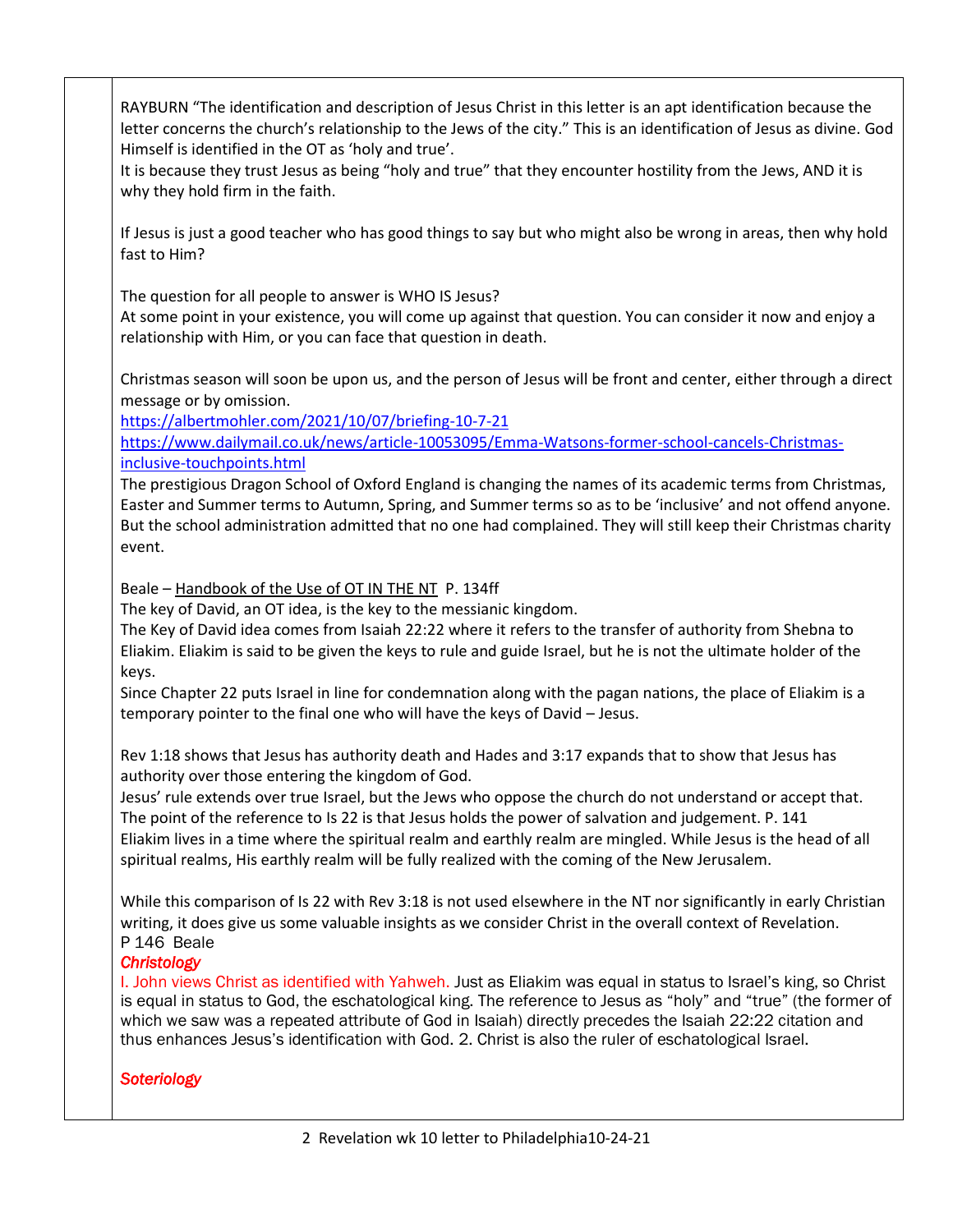Christ's salvific authority pertains primarily to his sovereignty over who enters into the kingdom. Christ "opens" the door to some, while he "shuts" the door to others; salvation and exclusion from the kingdom are based in Christ's determinate will, not in human will or actions. Nevertheless, in the context of Revelation 1—3, people are also accountable for whether they respond in faith to the crucified and resurrected Christ (see 1:5—6, 17—18 for this portrayal of Christ).

#### *Eternal Security*

To whomever Christ opens the door into the kingdom, that one shall remain there forever. This notion is indicated in 3:12 by the phrase "I will make him a pillar in the temple of My God, and he will not go out from it anymore."

## *Ecclesiology*

In this passage Christ is depicted as the head of the local church body, the Davidic king of the true endtime Israel, guiding their activities and opportunities.16

## *Evangelism*

Christ's sovereignty in providing the Philadelphian Christians with an "open door" of salvation is also an "open door" for them to be effective in conveying the message of salvation to unbelievers. Such an understanding on the part of these Christians likely was a motivation for them to share the message of the gospel with others. The one who holds the Keys is the one who has the power to open doors.

The church that "has no power" should be encouraged to know that they are working by and with the One who has all power. The Christians may feel powerless against the pagan culture and the more prominent synagogue culture, but in reality, the power of Christ is with them. Jesus wants to assure them so that they will stand firm and hold fast to Him.

While certain doors may be closed to them in the culture, they have an open door for that which is eternal.

Insofar as the letter will be taken up in part with the relations between the church and the Jews in Philadelphia, it is natural that it should open with the affirmation that Jesus is the true Messiah, the one who holds the key of David. The Jews in Philadelphia were, of course, claiming that they were the true people of God; but, in fact, the followers of Christ were the true Jews and the true citizens of God's kingdom. This is not anti-Semitism; it is simply the Christian affirmation that Jesus was and is the Messiah and that, therefore, any Jew who does not recognize him as such has, in the nature of the case, betrayed his or her calling. If Christ is indeed the Messiah, the logic of that position is irrefutable.

The reference to the power of the keys, the authority to let in and cast out of the kingdom, may be due to the fact that a number of the Christians in Philadelphia had been excommunicated from the Jewish synagogue there once they became Christians. But the Jews of the synagogue do not hold the true key to the kingdom of God and cannot let in or cast out. Only Christ has that authority. Rayburn

## ❖ What He knows V.8

Their deeds. Along with the church of Smyrna, this is the only other church which receives no rebuke or warning of impending discipline.

Dennis JOHNSON Another feature shared by Smyrna and Philadelphia is a lack of visible resources. Jesus knows Smyrna's "poverty," and that Philadelphia has "but little power" (2:9; 3:8). Yet these deficiencies are in appearance only (appearances can be deceiving). In fact, the poor believers in Smyrna are actually rich, and before the powerless Christians of Philadelphia, Jesus has placed an open door that no one can shut against them. This inversion of the world's values and perceptions pervades the New Testament WHERE we see that Christ's power is perfected in our weakness (2 Cor. 12: 9).

V. 8 The door that Jesus, holder of David's key, could mean that Jesus has opened to his weak and excluded followers is the entrance to God's heavenly sanctuary, where they remain forever as pillars in his presence (Rev. 3:7–8, 12). OR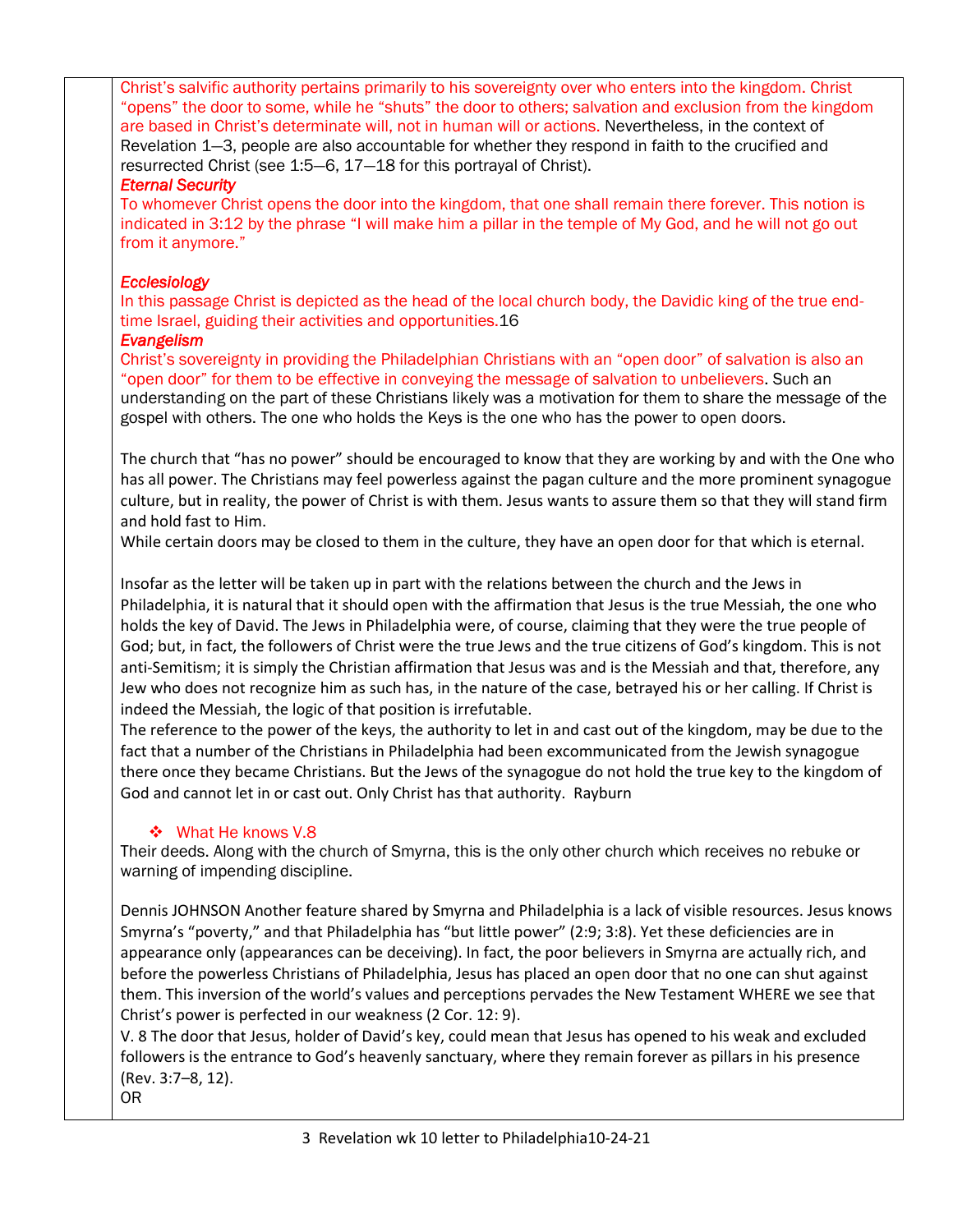The open door could be a door for fruitful ministry. We may not have to choose between the two options, but in light of Jesus saying, "I know your deeds" and the statement in v. 9 about the Jews coming to know my love for you gives reason to think that they may bear fruit in their witness.

V. 9 . 9 Behold, I will cause *those* of the synagogue of Satan, who say that they are Jews and are not, but lie—I will make them come and bow down at your feet and *make them* know that I have loved you.

In a context where there is a strong synagogue one could expect some conflict. The Jews and the Christians would disagree over the person and role of Jesus along with the relationship of the church and Israel. The Jews being more established would have greater cultural acceptance and could make things hard for the Christians.

Through the Word of Christ, these OT ideas—key, door, city, temple, and pillar—become Christian ideas applied to the church. In this way the Jews will 'learn that I have loved *you*'. (Wilcox)

This undeserved favor is at the root of it all. they obey his word only because he has first set his love on them. It also goes further on: the final result of his loving care for them will be that this church of 'little power' will be established as an immovable pillar in the temple of the heavenly Jerusalem (verse 12). She will have a triple seal: belonging to God, belonging to God's city, and belonging to God's Son. His tender promise to those who are painfully aware of weakness and insecurity is that they shall finally *belong*.

## ROOTS, BRANCHES, FRUIT

Rooted in the Love of God, the community of believers will reach out through the open door and bear fruit for the kingdom.

V. 10 – Troubles (TESTINGS) to come upon the whole world

Testings reveal our loyalties – will we remain loyal to Christ or align ourselves with the overlords of the age who oppose God and His kingdom?

The timeline on this is not specific, but blessings and troubles are pointers to the ultimate blessings and troubles that are in store in the great Day of the Lord. Obviously, the end of the world did not come in their day.

This verse is not referring to a RAPTURE of the church out of the world prior to a great tribulation. The promise is not evacuation to avoid tribulations, but rather to be preserved and protected during and through tribulation.

John 17:15 – "I don't pray to take them out of the world, but to keep them from evil". This is what is being said here in Revelation 3:10

Here in Revelation Jesus says, "You have kept the word of my perseverance, I will keep you from the hour of testing."

Jesus is promising to preserve them, their faith, and their eternal salvation even in the midst of trials. We hear echoes of Rom 8: "nothing can separate us from the Love of God in Christ Jesus."

As Augustine would famously put it, "Hack me, hew me, burn me here, but spare me hereafter, spare me hereafter."

## ❖ Exhortations: v. 11 Hold Fast

This is a common refrain throughout Revelation and all of scripture.

"… no one take your crown" (laurel wreath) – given to victors or sign of public honor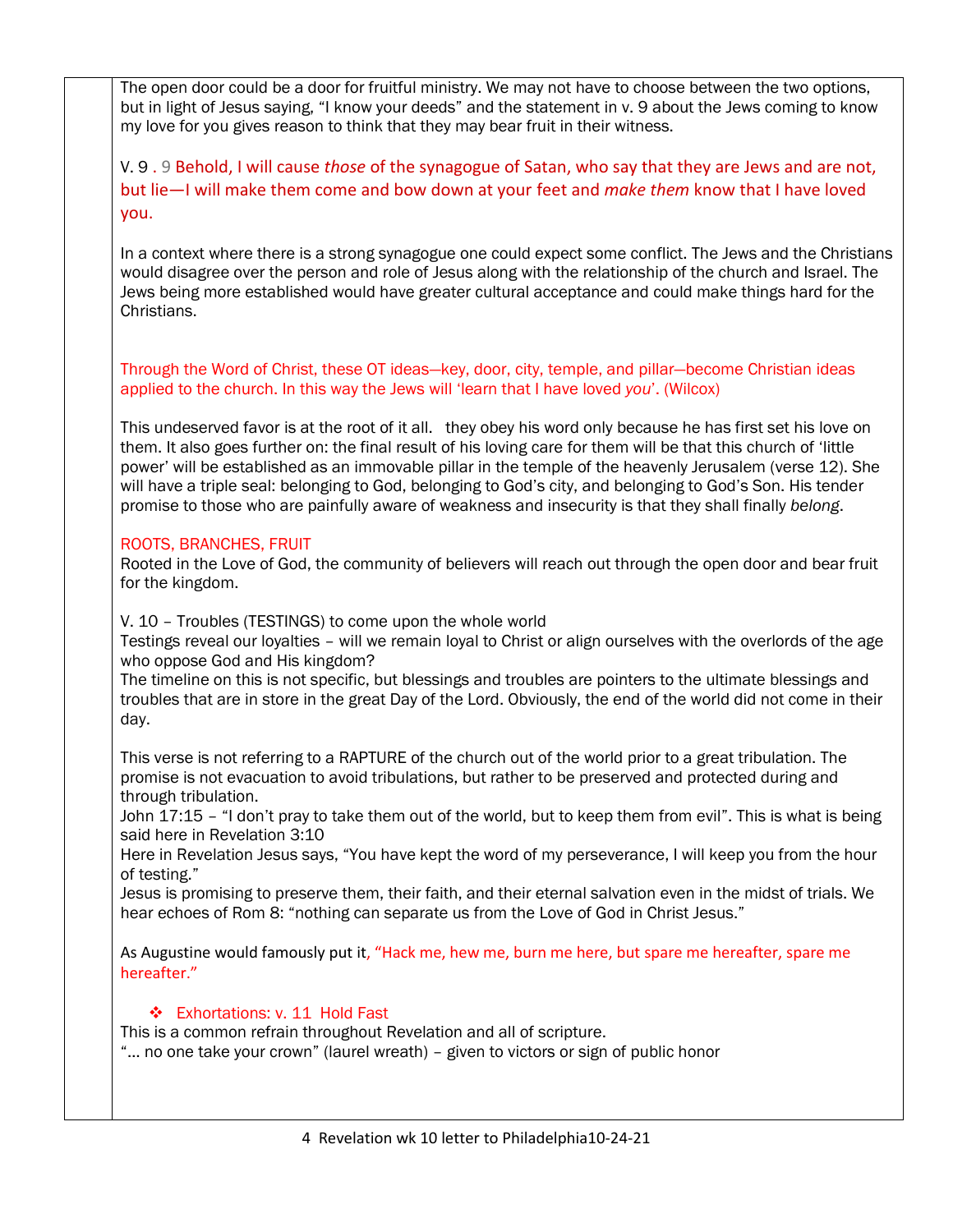❖ PROMISE TO OVERCOMERS v. 12 He who overcomes, I will make him a pillar in the temple of My God, and he will not go out from it anymore; and I will write on him the name of My God, and the name of the city of My God, the new Jerusalem, which comes down out of heaven from My God, and My new name.

They will be made pillars in the Temple of the Lord

(rf: 2 Kings 25:13- final invasion of Israel by the King of Babylon, the pillars were broken down and carried to Babylon.)

Being a PILLAR in the house of God signifies being in His presence (Koester) It was common in the ancient world for the names of the 'gods' or rulers to be inscribed on columns in the various temples. These names of v 12 identify the believers as belonging to God and to His kingdom. (Koester 327)

21:22 indicates that there is no temple in the new Jerusalem because God and Christ are the Temple. This creates a tension with 3:12. What about this??

One scholar, Mounce, simply says, "Apocalyptic imagery is fluid"

Remember this from Dr. Ralph Davis (week 1 of this series) regarding apocalyptic literature Roughly, I would say that biblical apocalyptic is a sort of prophecy that seeks to enlighten and encourage a people despised and cast off by the world with a vision of the God who will come to impose HIS kingdom on the wreckage and rebellion of human history – and it communicates this message through the use of wild, scary, imaginative, bizarre and head-scratching imagery.1

We come to the Table because we are united to Christ by faith. This is a means of grace which enables us to 'hold fast' to Christ.